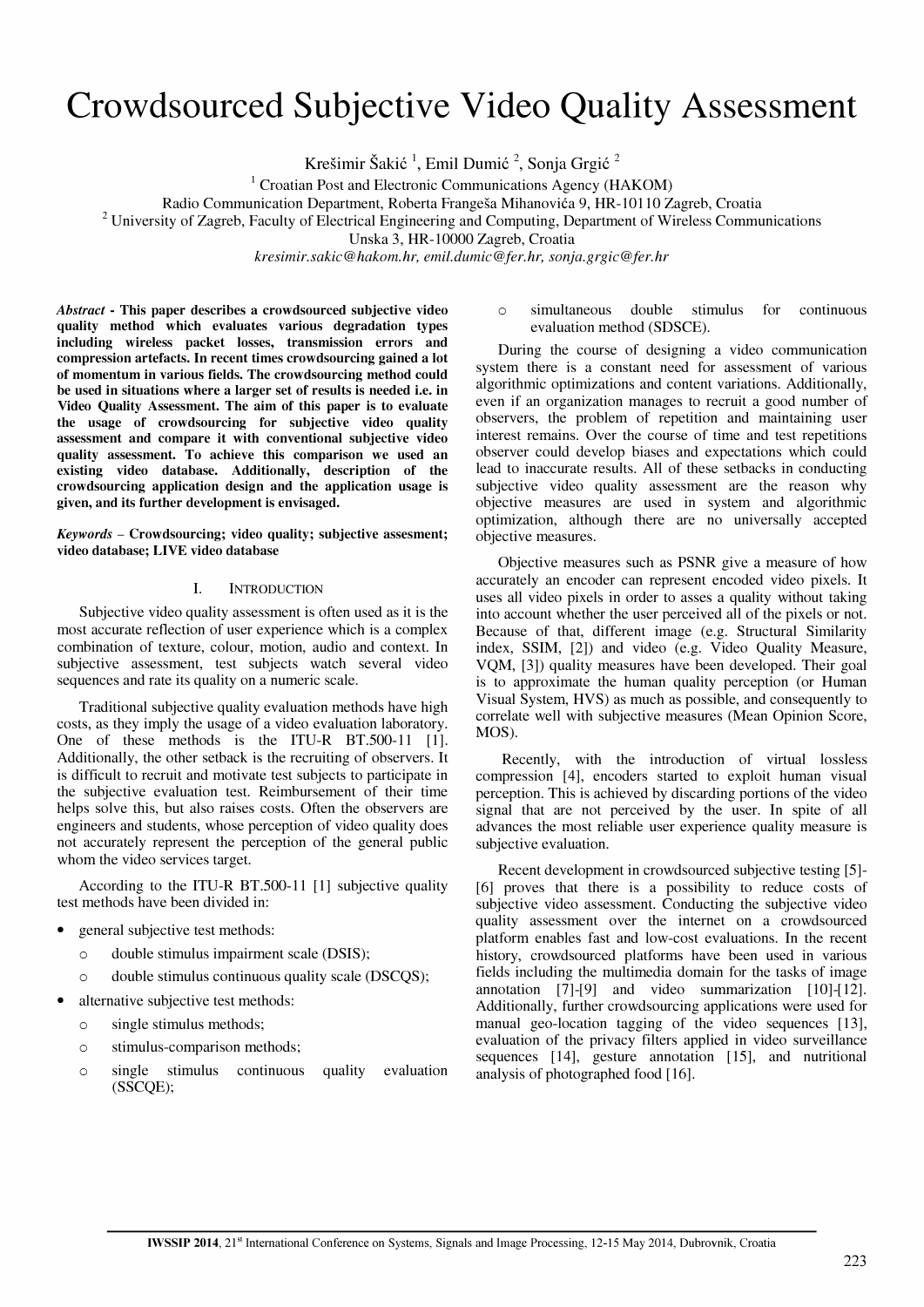This paper is organized as follows. Section II gives an overview of the application design for a crowdsourced subjective video quality assessment platform and describes the video database that was used. Section III presents and examines the application usage. Section IV presents our results and finally section V gives conclusions.

## II. ApPLICATION DESIGN

In order to evaluate the usage of crowdsourcing for subjective video quality assessment a web application was developed. The first step in development was choosing the appropriate video sequences database. In this process we have chosen an existing video database which has already been used for conventional subjective video quality assessment. The LIVE video quality database [17] was used (later called LIVE video) in order to develop and test how much our crowd sourcing method differs from the DMOS (Difference Mean Opinion Score) results obtained in the controlled conditions. The LIVE video database consists of 10 original video sequences each having resolution of 768 x 432 pixels and 150 distorted video sequences (15 distorted sequences per one original) with 4 distortion types (details about their generation can be found in [17]):

- Wireless distortions (four test videos per reference);
- IP distortions (three test videos per reference);
- H.264 compression (four test videos per reference);
- MPEG-2 compression (four test videos per reference).



Figure 1. Original video sequence (Rush hour, frame 32)

Original video sequences have 8 bit planar YUV 4:2:0 format, while distorted video sequences have been converted back to the same format as the original. Six sequences have 250 frames (25 fps), one has 217 frames (25 fps) and three have 500 frames (50 fps). The frame example from the original video sequence is shown in Fig. 1. The frame examples from distorted sequences are IP distortion (Fig. 2) and H.264 distortion (Fig. 3), however they represent the worst frame (according to the PSNR) between all IP and H.264 degraded sequences, for Rush hour video sequence.

The original subjective study for LIVE video database was conducted using a single stimulus procedure and the observers indicated the video quality on a continuous scale. Subjects viewed each of the reference videos to facilitate computation of difference scores using hidden reference removal. Each video in the original study was viewed by 38 observers. 9 observers out of 38 were unreliable according to specifications in ITU-R

BT. 500-11 and the subjective data is provided from 29 valid observers in the form of DMOS scores.



Figure 2. IP based distorsion (Rush hour, frame 32)



Figure 3. H.264 based distorsion (Rush hour, frame 32)

The original sequences from the LIVE video database were in uncompressed YUV format and their overall size was 23.8 GB. As our application is web-based, the original sequences needed to be compressed before being implemented in our application. We have used H.264 compression and ffmpeg [18], version N-50515-g28adecf [19]. Following settings were used: -vcodec Iibx264, -preset very slow and constant quality mode -crf 13, so that PSNR between uncompressed (YUV) and compressed sequences was between 39.7 - 49.4 dB and SSIM [2] between 0.981 - 0.997. Average PSNR was 45.9 dB and average SSIM was 0.994, which may be considered as near lossless. Taking all that into account, it can be presumed that the newly introduced compression will not influence on the tested degradation. It should be also noted that presented PSNR and SSIM values should not be considered for analysis or comparison with other codecs, because higher values could be achieved by using ffmpeg with other presets (specifically for PSNR or SSIM), but are here used just as an indicator of similarity between uncompressed and compressed sequences. At the end of the compression process the compressed LIVE video database had the size of about 1 GB.

The subjective test was done by using single stimulus procedure SSCQE (Single Stimulus Continuous Quality Evaluation) according to the ITU-R BT.500-11 [1] and the observers indicated the quality of the video on a continuous scale 0-10 (step size 0.1). The testing procedure is shown in Fig. 4.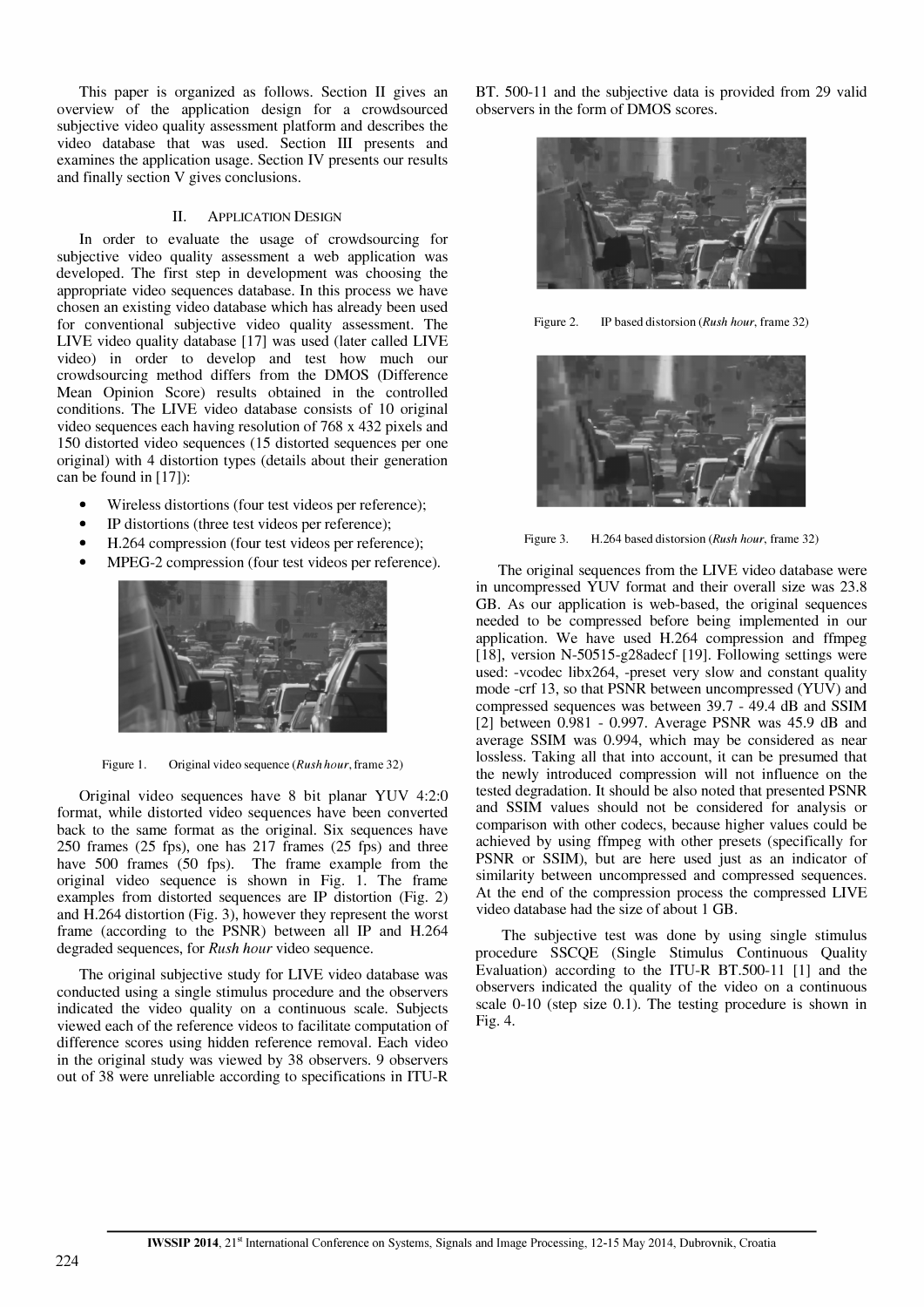

Figure 4. Single Stimulus Continuous Quality Evaluation procedure used in our subjective test

Observers were mostly students and co-workers, nonexperts, between 20 and 40 years old. Additionally, due to the nature of crowdsourcing, tests were not done in a room with similar lighting conditions. Also, observers graded video sequences on different sized monitors with different calibration. Out of the around 200 invited 70 observers successfully ended the subjective test. Each observer graded 40 or 50 different video sequences (with all degradation types present) and 5 test sequences (qualification test) at the beginning, to understand how to grade other sequences. These 5 test grades were removed from further calculation. Observers also viewed each of the reference videos to be able to calculate DMOS scores, using hidden reference removal method. Overall duration of the test was around 15 to 20 minutes. Additionally the voting time was not limited, and in a few cases the overall duration exceeded 20 min. Depending on the duration of the distraction these observers experienced, they would stop at a certain sequence and then continue with the test several minutes later. In the future, we should consider limiting the overall duration of the test.

# III. APPLICATION USAGE

The development of the application for crowdsourced video quality assessment is planned in two stages. By the time of preparing this paper the first stage was conducted. The first stage included testing the application on college students and engineers at the University of Zagreb, Faculty of Electrical Engineering and Computing and on co-workers in the Croatian Post and Electronic Communications Agency. This step gave us feedback for development of the second stage which will be released to the general public. The incentive used in the first stage is extra credit for participating students in their final grade and free coffee for co-workers participating in the test.

The main goal of the second stage is releasing the application to the general public and testing it as a true crowdsourcing platform. There are several parameters that could be changed in the design of the second stage application. One of the most important parameters is the duration of the testing. The feedback from the first of several observers implied that the test was too long and that their concentration was dropping near the end of the test. When the application will be released to the general public, the motivation of the observers will be difficult to maintain. Therefore, we will consider shortening the overall duration of the test from 20 minutes to around 5 to 10 minutes. Equally important, we need to include adequate incentive/remuneration for the observers. Additionally we should consider different motivational methods for them. A production of a new video database could also be assessed.

## IV. RESULTS

The results from the subjective test have been written by the application in the result database. After the conclusion of the test, the results from the database have been obtained, averaged and compared with DMOS results from the LIVE video database. The first five sequences (qualification test) were removed from further calculation. Screening of the observers was performed according to the ITU-R BT.500-11 to discard observers who differ too much from the average value. Each residual (difference between reference and degraded video sequence's grade from the same observer) was converted to z-score according to the:

$$
z_{nl} = \frac{d_{nl} - \mu_n}{\sigma_n} \tag{1}
$$

In (1)  $z_{nl}$  are z-scores from each observer *n*, for video sequence *l*,  $d_{nl}$  are residuals from each observer *n*, for video sequence  $l, \mu_n$  is mean score from observer n and  $\sigma_n$  is standard deviation from observer  $n$  (over all tested sequences  $l$  for that observer). According to [17], this is done to account for any differences in the use of the quality scale (differences in the location and range of values used by the observer).

For each time window (10s/8.68s per video sequence, reference or distorted) it was determined if z-scores were normal by using kurtosis  $\beta$ , over the span of all z-scores from the particular video sequence. Depending on the kurtosis, each

observer was screened on deviation  $\sigma_l$  from the mean value  $\mathcal{Z}_l$ of each video sequence l. According to the ITU-R BT.500-11, process of discarding observers can be described according to the (2):

$$
\forall l \in L \text{ where } L \text{ stands for number of video sequences}
$$
  
\n
$$
\forall n \in N \text{ where } N \text{ stands for number of observers}
$$
  
\nif  $z_{nl} \geq \frac{1}{2} + 2 \cdot \sigma_l$  then  $P_{n} = P_n + 1$   
\nif  $z_{nl} \leq \frac{1}{2} - 2 \cdot \sigma_l$  then  $Q_n = Q_n + 1$   
\nif  $z_{nl} \geq \frac{1}{2} + \sqrt{20} \cdot \sigma_l$  then  $P_n = P_n + 1$   
\nif  $z_{nl} \geq \frac{1}{2} + \sqrt{20} \cdot \sigma_l$  then  $P_n = P_n + 1$   
\nif  $z_{nl} \leq \frac{1}{2} - \sqrt{20} \cdot \sigma_l$  then  $Q_n = Q_n + 1$  for  $\beta \notin [2, 4]$  (not normal)

In addition, P and Q values were determined for every observer and if any of the values were greater than 5% of the number of tested degraded video sequences (30 or 40), that observer was discarded. Using this method, 15 observers were removed from further analysis.

Afterwards, results for every observer were rescaled to the full (and same) range of 0-100, according to the:

$$
dmos_{n,l} = \frac{100}{\max(z) - \min(z)} \cdot (z_{n,l} - \min(z))
$$
 (3)

In (3) max(z) and min(z) represent maximum and minimum z-scores over all observers and all video sequences and  $dmos_{n,l}$ represents rescaled grades of the same viewer. At the end, average DMOS grade was calculated for each of the distorted video sequence as an arithmetic mean of all grades for each sequence (there were 12-17 grades per each video sequence).

At the end, DMOS values obtained by our method were compared with those in the LIVE video database. Comparison was made using linear Pearson's correlation coefficient.